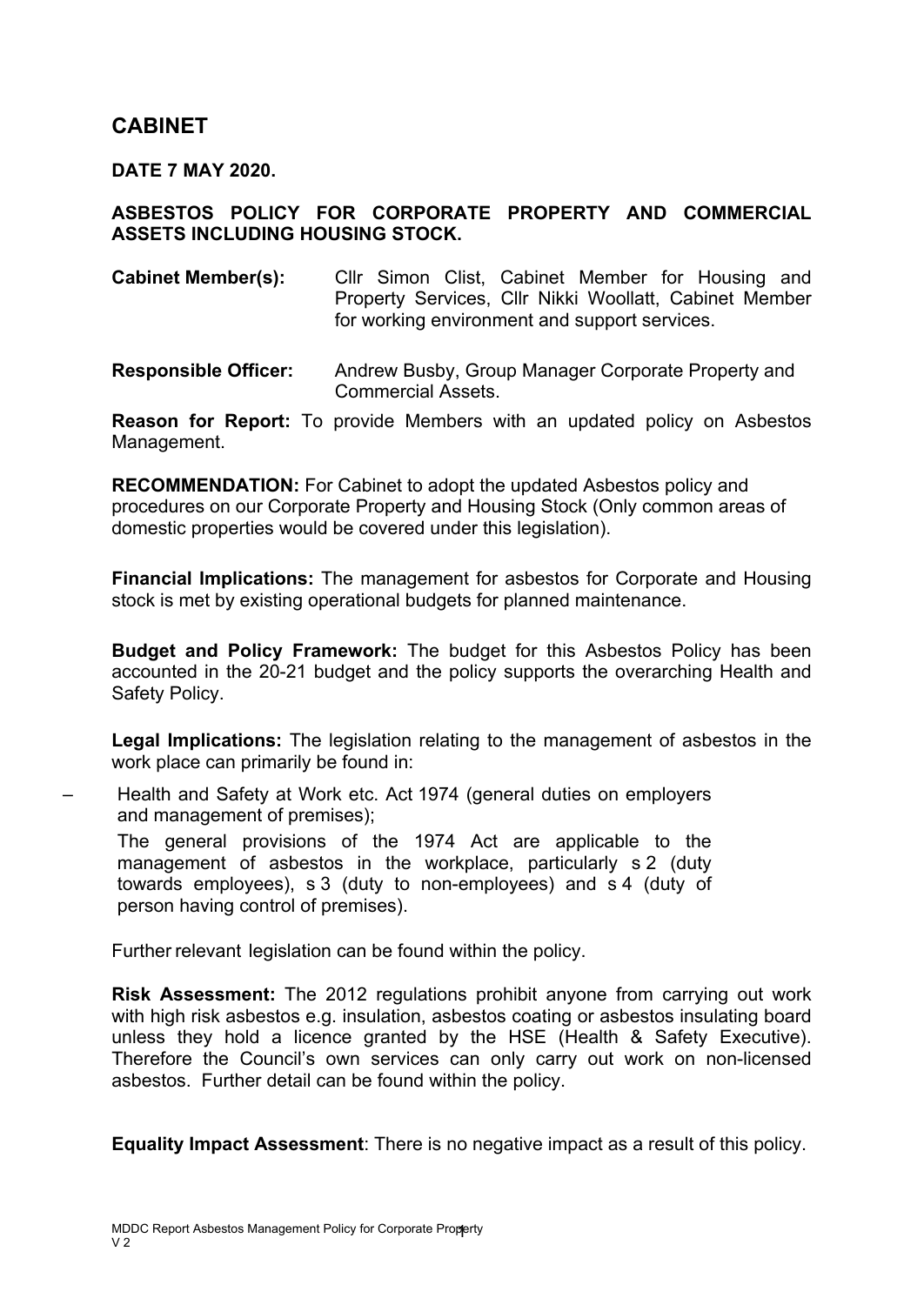**Relationship to Corporate Plan:** Property assets are linked to the delivery, vision and priorities of the Council. The way that the Council manages its land and property assets has a direct impact on the quality of services delivered, as well as maximising the value derived from our property holdings for the on-going contribution in balancing the Councils budget. To maximise the value derived from all Council property for its stakeholders, by delivering an efficient and fit for purpose corporate property solutions service**.**

**Impact on Climate Change**: The supply chain will be challenged to confirm that they operate an energy efficient fleet to control our Scope 3 emissions. Routine inspections are being untaken by our in house Public Health team and is combined with water sampling.

#### **1.0 Introduction**

- 1.1 This policy document refers to the Council's arrangements for managing the risks of exposure to asbestos by employees and non-employees within its activities on our corporate portfolio and Housing stock. Under the new structure, responsibility for Housing Stock is now with the Group Manager for Corporate Properties and Commercial Assets. The two previous Asbestos Policies have been amalgamated under this one policy.
- 1.2 Asbestos was widely used as a building material for many years, particularly between the periods 1950–1980 and can be found in a wide variety of forms, being used in all aspects of the construction process. The use of asbestos products for construction materials is severely restricted today, due to the long-term legacy of illness associated with exposure to the product.

There are six types of asbestos, the main types being:

- white asbestos (chrysotile);
- brown asbestos (amosite);
- blue asbestos (crocidolite).

All types of asbestos are considered dangerous and stringent control limits are set for personal exposure (0.1 fibres per cubic centimetre averaged over a continuous period of 4 hours).

There are a number of problems associated with exposure to asbestos namely:

- asbestos fibres are not detectable to the naked eye;
- the health effects of exposure can be fatal;
- the onset of symptoms is often delayed for decades after exposure;
- there is widespread public concern over exposure;
- asbestos was widely used in the construction industry and will be found in many pre-2000 buildings;
- it is not possible to determine that a material contains asbestos by visual examination;
- by law – exposure has to be rigorously controlled and monitored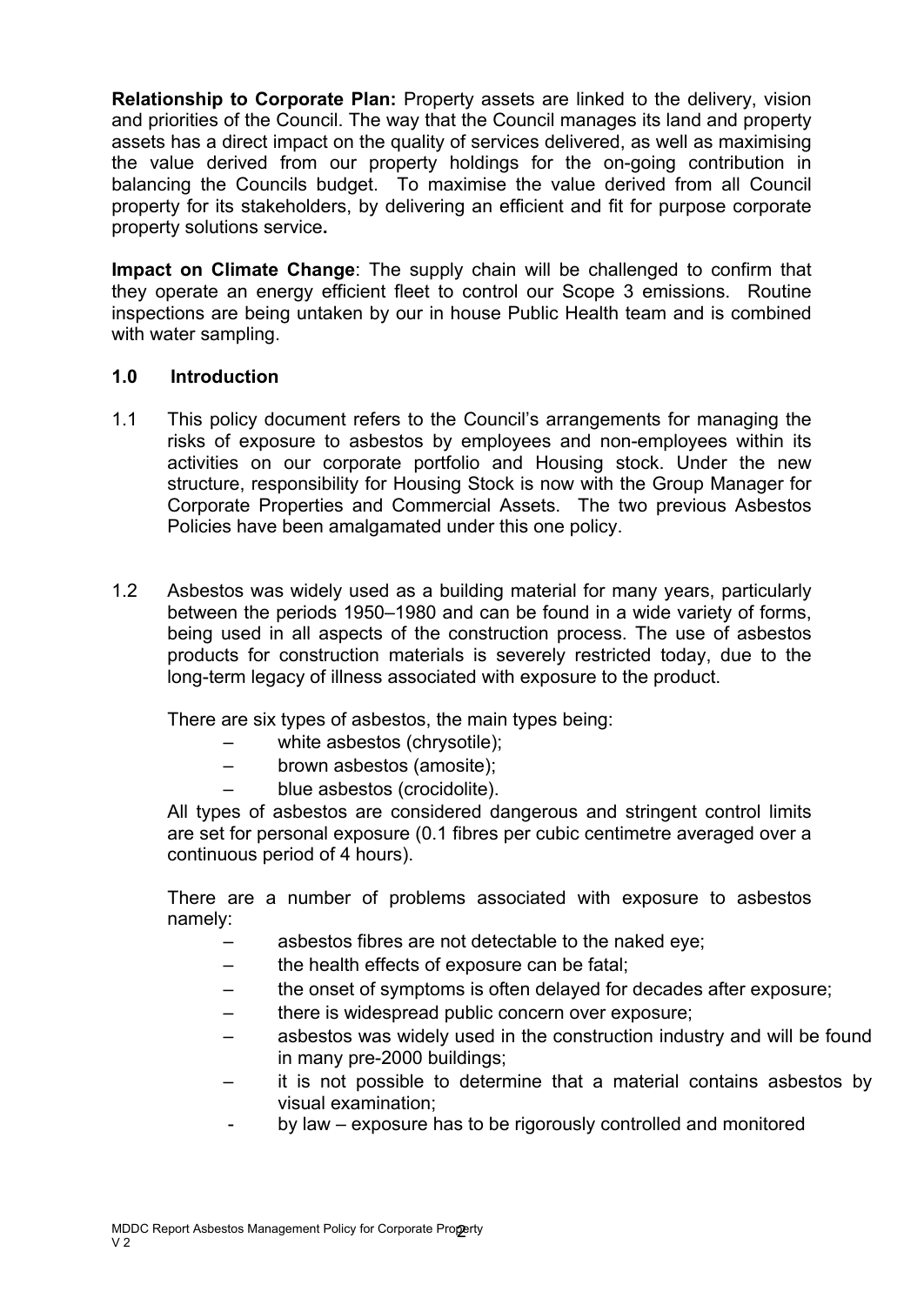It is not possible to identify asbestos by its colour as the age of the product and its combination with other products can alter the appearance.

- 1.3 Approximately 5,000 people die each year from asbestos-related diseases and this number is increasing year on year. Many of these deaths are from working in high risk industries many years ago with the emphasis now being on the maintenance trade. There are now much more stringent controls over the management of asbestos in the workplace to ensure that its presence is identified and an appropriate management plan put into place to prevent exposure.
- 1.4 The legislation relating to the control of asbestos in the workplace is extensive and is supported by Approved Codes of Practice and HSE Guidance Notes. This chapter provides a general overview of how to manage asbestos in the workplace but does not provide guidance as to the safe treatment or removal of asbestos due to the specialist nature of the work and its applicability to a minority of employers, who by the very nature of their business have to be fully aware of the legislative requirements. These employers must be licensed by the Health and Safety Executive to work with asbestos. The Council is not licensed and must therefore employ external properly licensed contractors where required by law.
- 1.5 Asbestos only cause's problems when fibres are released into the atmosphere, such as when it is being worked on, disturbed by nearby maintenance work, or where the material is friable and may suffer abrasion or there are strong air currents. If the asbestos is in a good condition and protected against damage, the danger will be negligible unless the material is being worked on. It should be noted that potentially more problems can be caused by removing sound and protected asbestos than by leaving it in place so, if depending on risk assessment the risk is considered to be low, it is best left undisturbed.
- 1.6 The supply and use of asbestos and asbestos-containing products is prohibited (except for a limited number of specified uses). Asbestoscontaining products in use before 1 January 1986 (blue and brown asbestos), 1 January 1993 (other forms of asbestos except white asbestos) and 24 November 1999 (white asbestos) were permitted to be used, but their replacement must be of an asbestos-free material. Once an asbestos material has been removed arrangements must be made for its safe disposal.
	- 1.7 The Council is the employer with legal responsibility for health and safety and is the duty holder. Through delegation the Chief Executive has overall responsibility for health and safety including the duty to manage Asbestos. Both must support this policy to manage Asbestos by ensuring the allocation of resources including an adequate budget, suitable and sufficient equipment, personnel, time and training. Ultimately it is the Council with legal responsibility.
	- 1.8 The Responsible Person for Asbestos management within our assets is the Group Manager for Corporate Property and Commercial Assets and shall :-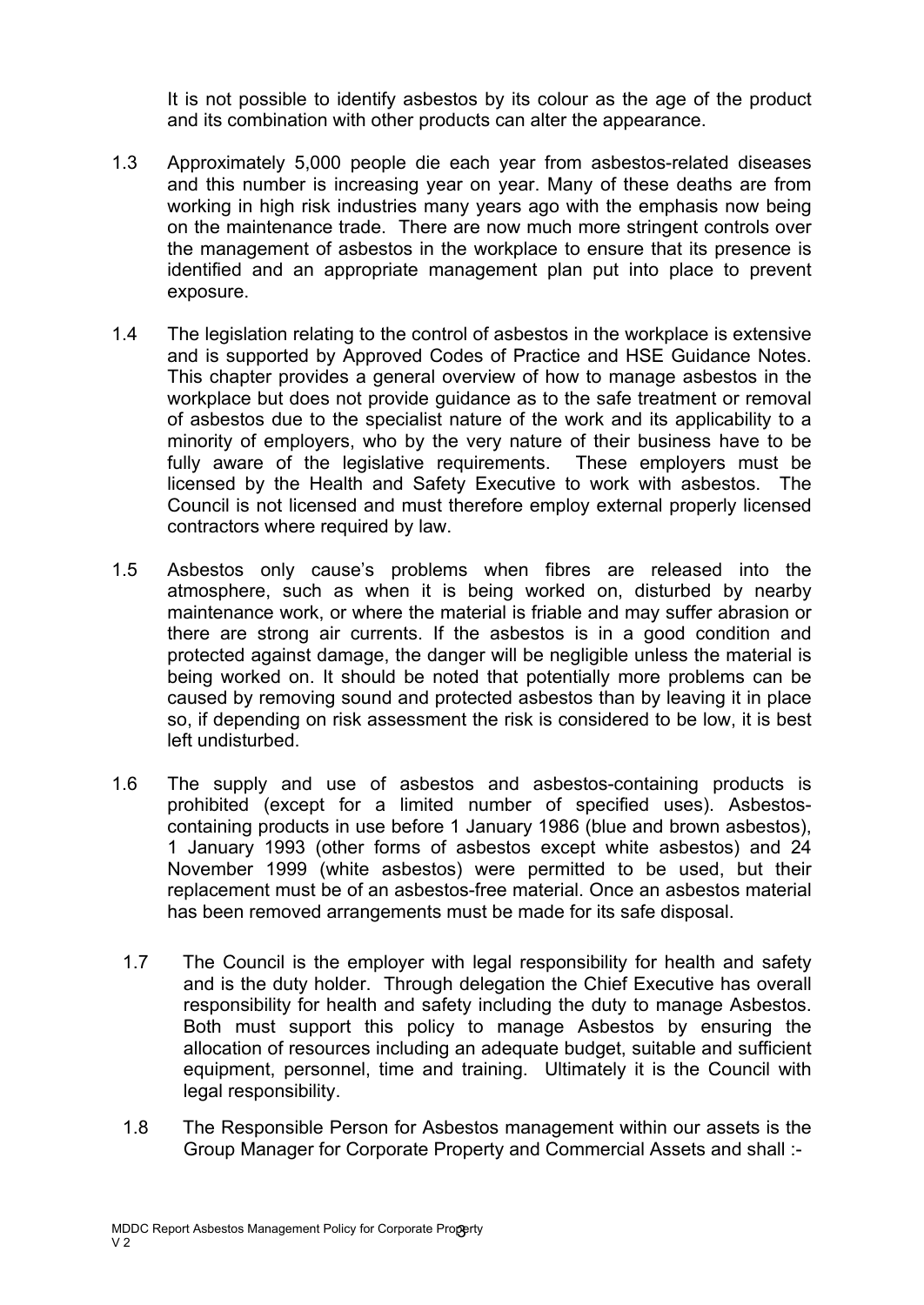- Maintain an Asbestos Register identifying the locations and types of asbestos that are within the Council's control.
- Make a point of checking the relevant Asbestos Register at the point where works are planned.
- Ensure that adequate resources are made available to enable the arrangements to be implemented. Arrangements include management surveys by competent persons, analysis and removal by a specialist licensed contractors.
- Carry out a risk assessment for all non-license work to confirm if the work is notifiable to the HSE using form ASBNNLW1 form Prepare and revise as necessary the arrangements for managing work involving non licenced asbestos and appoint competent contractors to carry out said work.
- Ensure licensed works involving asbestos are carried out by competent contractors who are licensed with the HSE Asbestos Licencing Unit and that the work is notified to the HSE using the FODASB5 notification form.
- Ensure that where specialist technical expertise in relation to asbestos is not available within the Service, suitable arrangements are made to obtain this information as required.
- Ensure that employees or relevant contractors are provided with all the appropriate information, instruction and training on work being undertaken in areas containing anything suspected of containing asbestos.

## **2.0 Health Effects of Asbestos:**

- 2.1 There are three main types of serious health risks associated with exposure to asbestos fibres:
	- *Asbestosis* **–** chronic obstructive lung disease
	- *Lung cancer* **–** a fatal lung disease
	- *Mesothelioma* a fatal cancer of the outer lining of the lung and the peritoneum specific to asbestos exposure.
- 2.2 It is recognised that the largest group of workers at risk from asbestos exposure are workers involved in the repair and maintenance, refurbishment and demolition of buildings, including electricians, plumbers, joiners, and computer and telecommunication engineers – people who may encounter asbestos during their normal day to day work activities.